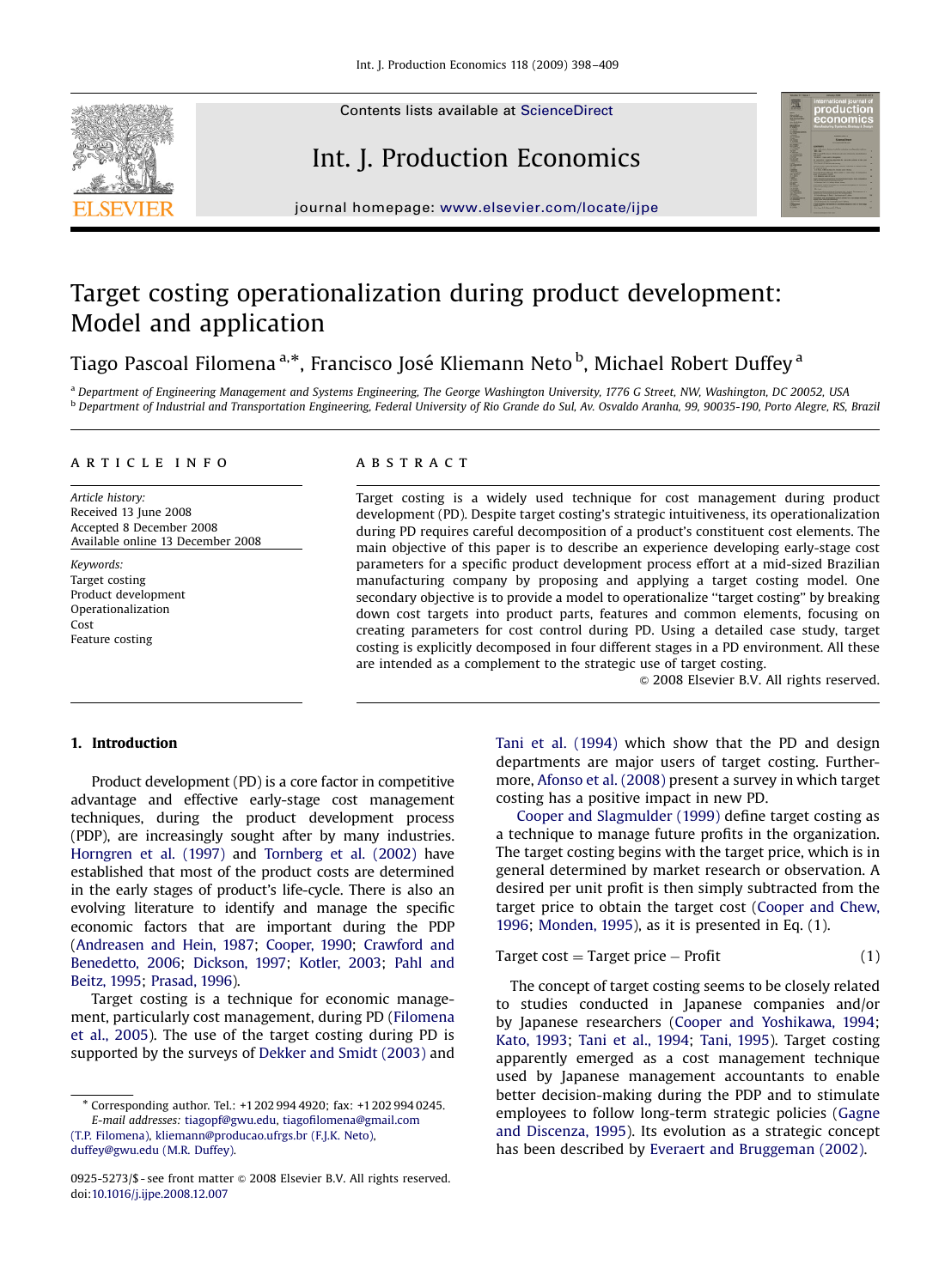However, practical applications of cost and profitability control during the PDP require detailed and available product cost information. Furthermore, despite the target costing strategic intuitiveness, its operationalization during early-stage product life-cycle decision making requires careful decomposition of a product's cost constituent elements. Terms such as ''features,'' ''characteristics,'' "parts," "functions," and "elements" can become inherently context-specific and overlapping depending on the type of product, the product family genealogy, geometric and functional complexity and other factors. These issues are discussed in this study.

The main objective of this paper is to describe an experience developing early-stage cost parameters for a specific PDP effort at a mid-sized Brazilian manufacturing company by proposing and applying a target costing model. One secondary objective is to provide a model to operationalize target costing by breaking down cost targets into product parts, features and common elements, focusing on creating parameters for cost control during PD. Using a detailed case study, the target costing is explicitly decomposed in four different stages in a PD environment. All these are intended as a complement to the strategic use of ''target costing''.

This model is limited to the creation of product cost parameters. As a complement to this model, the development team must estimate product costs during the evolution of PDP and then the estimated product cost can be compared with the beforehand generated cost parameters (proposed in this model). As an example, at the end of the case study some estimated costs for the proposed features are presented. When the estimated costs exceed the cost parameters, the development team knows that some action must be taken to decrease product's cost. [Cooper and Slagmulder \(1997\)](#page--1-0), [Ansari et](#page--1-0) [al. \(1997\)](#page--1-0) and [Yoshikawa et al. \(1994\)](#page--1-0) point out value engineering as one technique to reduce costs.

This paper is structured in three main sections. In the first one, concepts of product parts, features and common elements are standardized. In the second, a model that can be used to break down product target cost during PD is presented. Then the model is applied to the development of a new family of seats products in a Brazilian bus body automotive manufacturing company. Some other justifications for this study are presented on Sections 2 and 3.

#### 2. Product parts, features and common elements conceptualization

To provide some background and context, concepts of product parts, features and common elements, used during the target costing or PD, are examined, including the sometimes disparate terminologies deployed by various authors and practitioners. First, a brief review of how other authors have decomposed product costs during target costing and PD is presented. Then three important concepts for this study are defined: products parts, features and common elements.

[Cooper and Slagmulder \(1997, 2002a, b\)](#page--1-0) divide the target costing process into product-level target cost and component-level target cost. Between the productlevel and the component-level, they define ''functions'', for which they provide the following definition: ''Major functions are the subassemblies that perform a critical function that supports the product in its ability to perform its primary function. For example, an engine cooling system is a major function of an automobile.'' [Ansari et al. \(1997\)](#page--1-0) and [Monden \(1995\)](#page--1-0) use taxonomies that are similar to [Cooper](#page--1-0) [and Slagmulder \(1997, 2002a, b\)](#page--1-0). In a somewhat similar fashion, [Ibusuki and Kaminski \(2007\),](#page--1-0) in a study of the automotive industry, decompose vehicles parts into their ''functions'' and ''components''.

[Brimson \(1998\)](#page--1-0) does a different conceptualization. This author separates the product into ''features'' and ''characteristics''. For example, a pair of blue jeans has a watch pocket and a zipper fly as its ''features'' and fabric thickness and size as its ''characteristics.'' In another study, [Ou-Yang and Lin \(1997\)](#page--1-0) define ''parts'' as physically separable components of the product and ''feature'' as the geometry of possible components.

[Leibl et al. \(1999\)](#page--1-0) writes that a "feature may consist of semantic facts of the case, of geometrical description, or of both. Semantics should be looked upon not simply as an accessory, but rather as a central component. For concrete application each feature obviously possesses a geometry.'' [Ben-Arieh and Qian \(2003\)](#page--1-0) use activity-based costing (ABC) to evaluate a rotational part development's cost, using during their paper the expression ''part.'' [Dixon et al.](#page--1-0) [\(1988\)](#page--1-0) developed a taxonomical classification system for decomposing mechanical systems that relates geometric ''features'' and other descriptors to the evolving stages of design. [Dixon and Duffey \(1990\)](#page--1-0) also present operational definitions of ''features'' for a variety of computer-aided mechanical design methodologies.

Weighting the relative merit and extensibility of theses definitions is not a goal for this paper. However, the semantics of product parts, features and common elements will be standardized because they are used to break down the product target cost during the PD. As an explanatory purpose, consider a bicycle.

Product parts are the main physically separable parts of the product. For example, without exhausting all the possibilities, consider five separable parts in a bicycle: frame, wheels, break, seat and suspension. The features are the characteristics that economically differentiate each part, not only for material but also for production. For instance, the material, the size and the design could be considered as features of the frame part. Fig. 1 presents the deployment of the product in parts and features.



Fig. 1. Deployment of the product in parts and features.